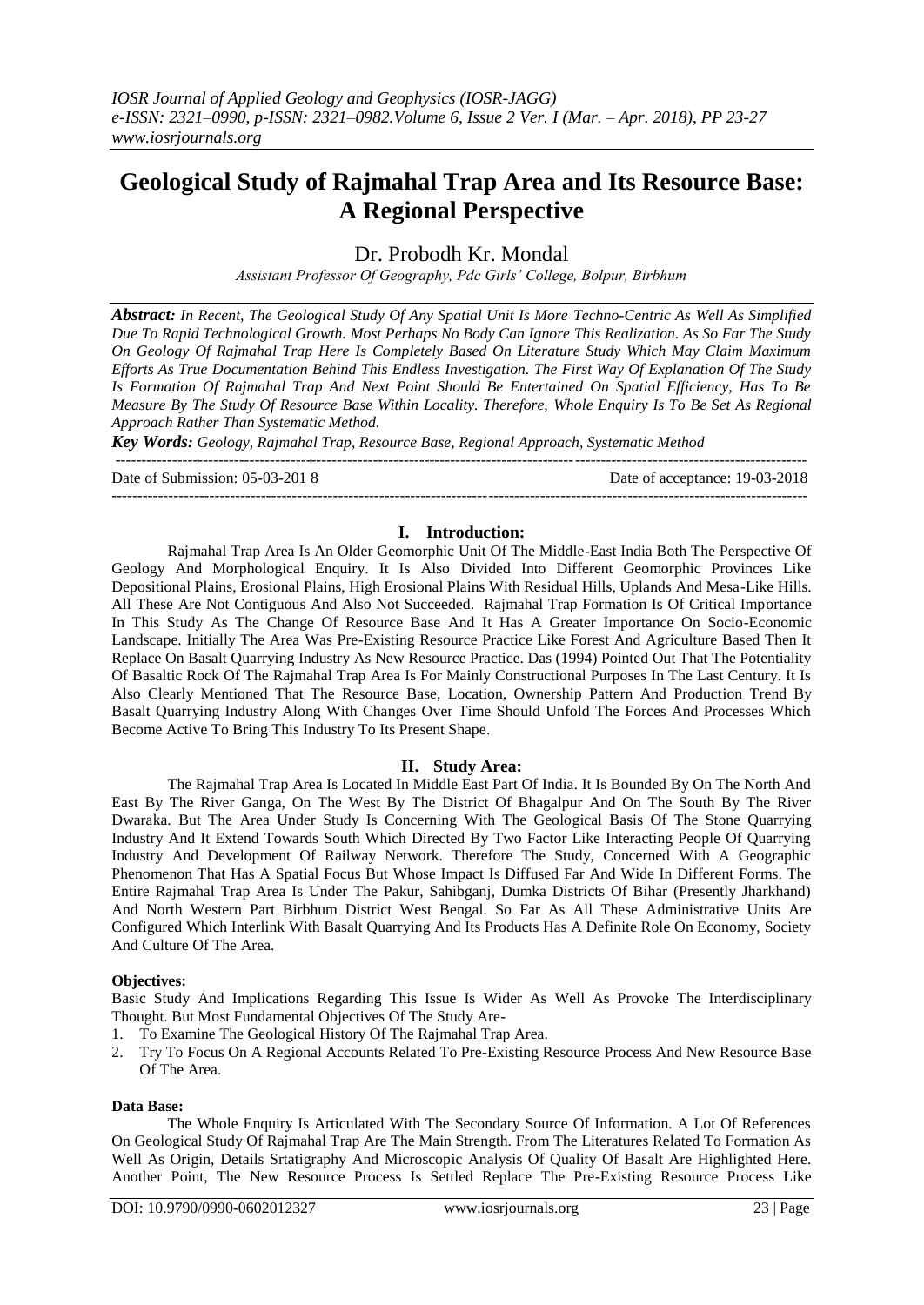Agriculture And Forest Based Resource Practices Which Are Able To Change The Character Of The Habit In Respect Of Its Resource Endowment And The Socio-Cultural Attributes Of The People Of The Area.

# **Geological History Of Rajmahal Trap Area:**

Geology Of Rajmahal Trap Area In Terms Of Petrology And Stratigraphy Is Of Critical Importance Because Of Determining Role Of Topographic Configuration, Soils Of The Area, Geological Resource Base And The Most Important Factor Of Quarrying Industry As New Resource Process.

Regarding Geological Data Base, Ball For The First Time Mapped The Rajmahal Hills In 1877, Which Was Subsequently Modified And Added By Arogyaswamy And Singh (1947-1949), Ramoswamy And Raja Rao (1953). Rajmahal Formation Is Rather Complex Formation As It Is Related To Intrusion. In 1965, Roychowdhury Made A Study Of Geology Of The Rajmahal Trap Area, Published In The District Gazetters Of Santhal Pargans Based On Works Of Ball (1877), Roy Gupta (1931), Ray (1941), De And Mukherjee (1949), R. Chowdhury (1951), Mitra (1953), Mukherjee (1953), Chatterjee (1953), Baski (1958). A Systematic Scheme Of This Stratigraphy Is Presented Below With Its Characteristics According To Shrivastava And Saha (1966) And Raja Rao (1953). The Whole Enquiry Has Been Made By Above Mentioned Geologists On The Basis Of Field Investigation, Sample Collection And Its Microscopic Analysis, Slope Analysis Of The Surface And Drainage As Well As Nature Of Weathering. The Simplified View Of Rajmahal Formation Is As Old As That Of Formation Of Himalaya. Due To Formation Of Geosynclines, The Frontal Edges Of Peninsular India Faced Tensional Forces Slipped Down Towards North With The Formation Of Fissures And Cracks. Down Ward Pressure Of Geosynclines Into Mantle Forced Lava To Be Erupted Through The Cracks And Fissures For Epirogenic Adjustment.

| Formation/       | Composition             | Age        | <b>System</b> | <b>Thickness</b> | <b>Characteristics And Exposure</b>                                 |
|------------------|-------------------------|------------|---------------|------------------|---------------------------------------------------------------------|
| <b>Series</b>    |                         |            |               | (Mts)            |                                                                     |
| Recent           | Alluvium,<br>Soil.      | Quarternar |               | $0 - 30$         | In The Eastern Plateau Fringe, Plateau-                             |
|                  | Laterite                | y          |               |                  | Plain Transition In The Concave Portion                             |
|                  |                         |            |               |                  | Of Upland                                                           |
| Rajmahal         | Flows Of Basalt         | Lower      | Upper         | 600              | Rajmahal Trpas Have Covered An Area                                 |
|                  | With<br>Inter-          | Jurassic   | Gondowana     |                  | Of 10360 Sq. Km Extending From                                      |
|                  | Trappean                |            |               |                  | Kahalgown (Very Close To River Ganga)                               |
|                  | Sediments<br>And        |            |               |                  | In The North, Suri In Birbhum In South,                             |
|                  | Dolerite Dykes          |            |               |                  | Ganga Alluvium In The East And                                      |
|                  |                         |            |               |                  | Archean Rocks Of Chotonagpur Plateau                                |
|                  |                         |            |               |                  | In The West.                                                        |
| Dubarajpur       | Ferruginous             | Upper      | Lower         | To<br>122        | The Formation Is Confined To A Narrow                               |
|                  | Sandstone Shales        | Triassic   | Gondowana     | 137              | Discontinuous Strip Along The Western                               |
|                  | And                     |            |               |                  | Edge Of Hills. Rocks Are Exposed In                                 |
|                  | Conglomarates           |            |               |                  | Ramgarh, Gumra, Kanatari, Susnia,                                   |
| <b>Baraker</b>   | Felspathic              | Permian    |               | Varies           | Hirapur Baramosia, Amarpara.<br>Exposed In The Form Of Coalfield On |
|                  | Sandstone               |            |               | $0 -$<br>From    | The Edge Of Ganga Alluvium,                                         |
|                  | Carbonaceous            |            |               | 152              | Panchawara Coalfield Bouded On The                                  |
|                  | <b>Shales</b>           |            |               |                  | West Bu North-South Fault (Pascoe-                                  |
|                  |                         |            |               |                  | 1959)                                                               |
| <b>Talcher</b>   | <b>Seams</b><br>Coal    | Carbnifero |               | 55               | Talcher Rocks Are Restricted Only In                                |
|                  | Bounded<br>By           | <b>us</b>  |               | (Approx)         | Few Places. Those Are Exposed Near                                  |
|                  | Sandstones, Clays       |            |               |                  | Brahmani River,<br>Gumahani<br>Nadi,                                |
|                  | And Boulder Beds        |            |               |                  | Karmatari Etc.                                                      |
|                  |                         |            |               |                  | Unconformity                                                        |
| <b>Archaeans</b> | Pegmatities,            | Cambrian   | Archaeans     |                  | Archean Rocks Of The Chotonagpur                                    |
|                  | Veins.<br><b>Ouartz</b> |            |               |                  | Plateau Are Extended To The East Of                                 |
|                  | Granite, Gneiesses      |            |               |                  | Gangetic Alluvium                                                   |
|                  | With Inclusions Of      |            |               |                  |                                                                     |
|                  | Amphiblolies            |            |               |                  |                                                                     |
|                  | Pyroxenes<br>And        |            |               |                  |                                                                     |
|                  | Granulites.             |            |               |                  |                                                                     |

**Stratigraphy Of Rajmahal Trap Area:**

**Source: After Ball, Roychowdhury And Srivastava**

From The Study Of Stratigraphy The Basaltic Rock Of Rajmahal Is Found At The Top Of This Region. Ferruginous Sandstone And Shale Of Dubarajpur Stage Is Found To Occur As A Narrow Discontinuous Strip Along The Western Edge Of The Hills, Beneath Rajmahal Stage. Barakar And Talchir Formations Underneath Dubarajpur Are Also Found As Discontinuous Patches (Ball, 1877). But Archean Formation Is Found To Occur As A Continuous Spread Underneath Talchir Formation. So, Next To The Surface Cap Rock Of Rajmahal, The Most Continuous Formation Surrounding This Area Is The Archean Formation. Archean Rocks Of The Chhotonagpur Plateau Have Been Extended Even Towards The East, Beneath The Gangetic Alluvium. Clear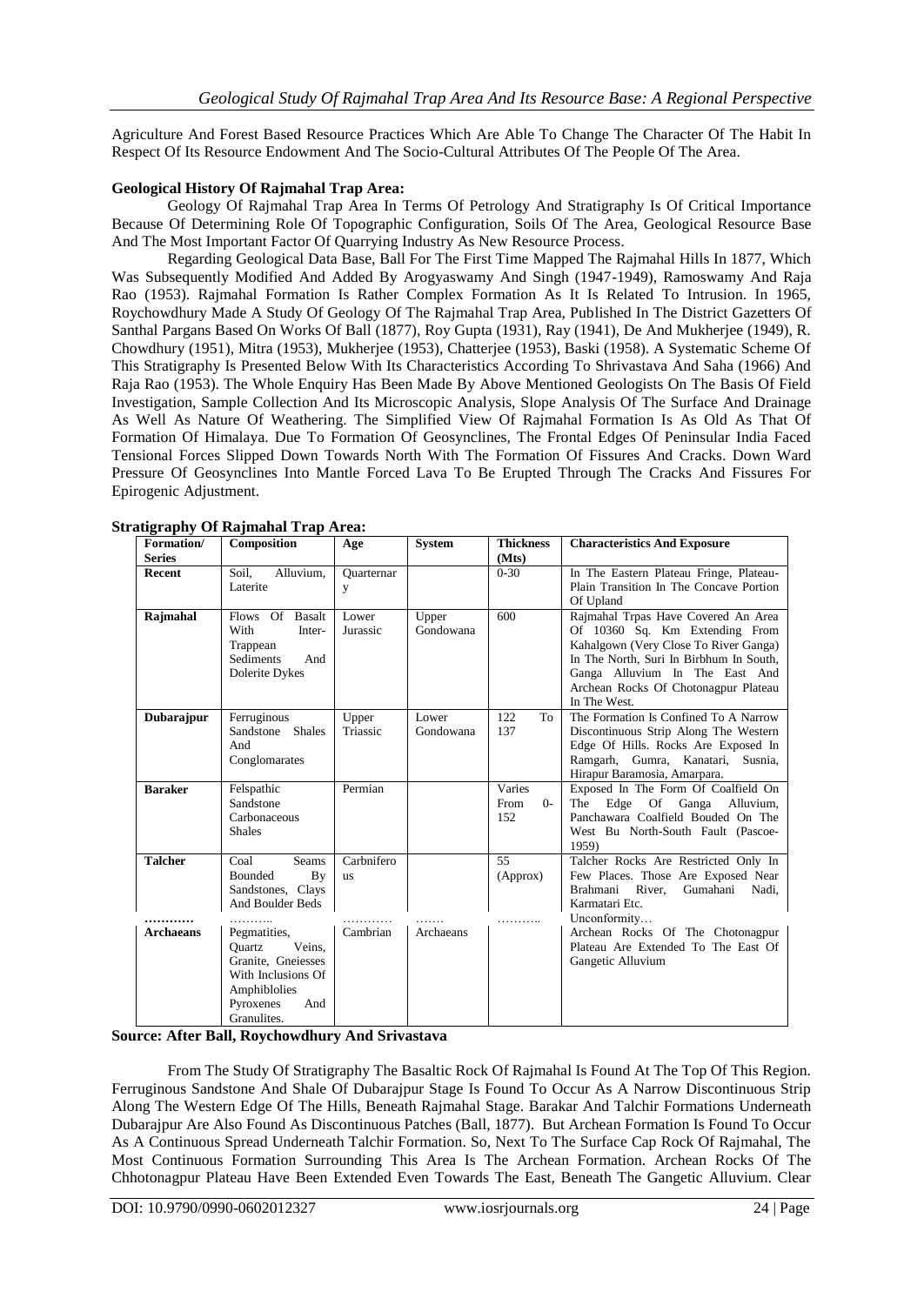Picture About This Geological Formation Can Better Be Realized From The Stratigraphic Formation Of This Area In Different Periods Where Archean Formation Is Found At The Bottom And Rajmahal Formation At The Top, Disregarding Recent Formation Of Quaternary Age.

Rajmahal Traps Horizontal In The North Have Formed Scarps Facing Westward With A Very Gently Easterly Slope With A Thickness Of 600 Meter Inter-Trapped By Sedimentary Beds (Pascoe-1959). It Is The Formation Covered An Area Of 10360 Sq. Km Extending From Kahalgaon Near The River Ganga In The North And North Eastern Part Of Birbhum District In The South. It Is Flunked In The West On Archaean Rocks.



Rajmahal Trap Area Is Extending Over Large Areas Of The Bengal Basin, Later Covered By Post-Oligocene Sediments. This Trap Is Nothing But The Igneous Fissure Intrusions Due To Upward Ejection Of Lava Through Fissures And Cracks Forced By Downward Pressure Of Geosynclines. Geophysical Survey And Deep Drilling Have Proved The Existence Of Basaltic Lava Of Rajmahal Series Extended Up To The Bengal Basin. Trap Around Rajmahal Hills And Its Surrounding Areas Are Supported By Archaean Gneisses At The Base.

## **Resource Base And Resource Process Of The Study Area:**

No Resource And Resource Process Is A Static Phenomenon. It Is A Dynamic Process Whose Linkages Extend Deep Into The Cultural System Of The People Connected With Exploitation Of That Resource Far Beyond The Limits Of Immediate Physical, Technological And Occupational Considerations (Chaudhury,1992). Therefore, Understanding Of Resource Base Is More Economic View Than Natural But It Has A Definite Role By Resource Process On Development Of Human Civilization. All Resources Are Derived From Natural Elements But The Resource Potential Of Natural Elements Is Not Realized Unless The Elements Are Separated From Their Natural Disposition And Are Converted Into Raw Materials By Labor Process (Biswas, 1985).

In The Study Area, The Terrain Condition Or Physiography And Also Geology Plays A Dominant Role In The Development Of Resource Processes .Before Stone Quarrying, Soils And Forest Was The Fundamental Natural Resource Base Of This Area. It Is True That Forest Cover And Some Patches Of Agricultural Land Of The Area Was Means Of Rural Livelihood Of The Area. A. Biswas Clearly Mentioned That The Spatial Arrangement Of Settlement Of Different Ethno-Cultural Groups Of The People Was Living There On The Basis Of Pre-Existing Resource Process Like Forest And Agriculture. He Also Point Out That The Tribes As Distinct Community Settled On The West Of Erosional Plain, Muslims Peasants To The East Of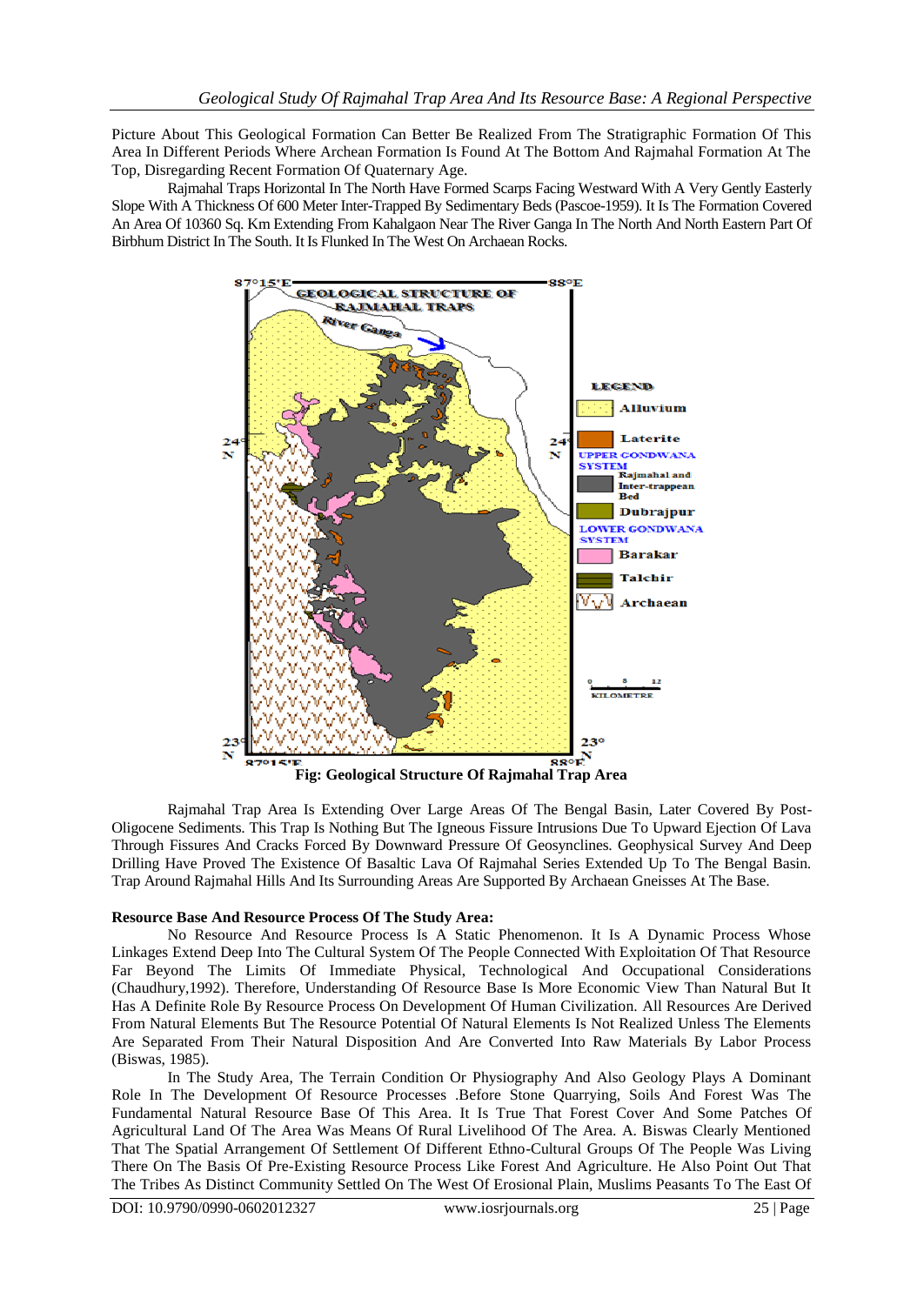The Erosional Plain And Caste Hindus At The Strategic Location At Junction Of Erosional And Depositional Plains.. The Pre-Existing Of Resource Base Of The Area Like Forest Plays As Dynamic Resource Base And Resource Process. Because, The Forest Of The Area Was Considered As Source Of Food And Drinks, Source Of Raw Materials Both Timber And Non-Timber Forest Products, Source Of Shelter Etc. Of The People. With The Rapid Depletion Of Forest, Forest Economy Has Lost Its Importance Before Nineteenth Century Or Earlier To That. So, The Peoples Especially The Tribal People Who Were Lived At The Hill Portion Of The Trap Area, They Were Gradually Adopted With Agricultural Activity And Non-Agricultural Activity In Lower Foot Hills Area. They Soil Cover In The Plateau Fringe And Also In The Plain Tract Is The Resource Base For Agriculture. It Is Clear That The Plains Have High Agricultural Prospects For Fertile Soil. Therefore, Non-Tribal Agriculturalists Tried To Take Control Of This Region Pushing Back The Santals On Errosional Plain Who Again Restricted The Concentration Of The Pahariyas Over Hill Top (Das, 1994). Apart From This, It Is Noted That Basalt Quarrying As New Resource Process Of The Area Which Is More Give Emphasis On The Present Context. This Resource Process Is Directly Associated With The Geological Formation Of The Rajmahal Trap Area. And Most Perhaps, The Favorable Factors Which Have Helped It Emerge As The Significant Stone Producing Unit Of India. The Major Factors Are-Quality Of Stone; It Is Noted That The Character Of Stone In Pakur Is Really Good For Constructional Purpose. It Is Bluish Green Colour, Hard, Heavy Without Any Intervention Of Ash Bed. Second Factor Is Cheap Labor; It Is Highly Labor Intensive Industry. The Massive Laborers Were Coming From The Tribal Society Of The Area. Third Factor Is Land Availability; The Quarrying Industry Is Like As Open Cast Mining Therefore, Large Number Of Plot Are Needed For Making The Stone Cheeps From The Excavation Of Basaltic Rock To Finished Products And It Is Available Of The Area. Another Factor Is The Capital, Historically It Is Recorded That The Maharaja Of Kashimbazar Was Also Interested For The Development Of Quarrying Industry (Das, 1994). From The Initial Stage The Quarrying Industry Of The Area Was Located At The River Bank Side, Thereafter; It Was Followed The Railway And Road Way For Better Transport Conditions.

## **III. Conclusion:**

After 1980s, The Practice Of Stone Quarrying Of The Entire Area Causes Vigorous Land Dereliction As Well As Deforestation, Land Crisis For Human Habitat. New Resource Process Has Made A Fragile Ecosystem Both Elementary Forms Of Physical And Social Environment Of The Area (Gadgil And Guha, 1992). . In Case Of Pakur, Decay The Of The Stone Quarrying Industry Will Lead To Total Destruction Of Related Industrial Community In Absence Of Diversification In Their Means Of Sustenance. On The Other Hand, The Simultaneous Development Of Stone Quarrying Industry, Agriculture, Artisan Craft Etc. In A Diffused Way Can Lessen The Hazards Arising Out Of Over Dependency On A Single Resource And Can Support The Community Even In The Absence Of A Particular Process (Biswas, 1985). In This Context, The Tribes Who Are Engaged As Unskilled Laborer Are Most Vulnerable Groups Because The Stone Quarrying Industry Is Depend On Single Resource Process And Unidirectional Way. The Over Exploitation Of Basaltic Rocks As Fixed Resource Should Be Excavated By Scavenging Operations Due To Huge Demand Of Stone Cheeps For Different Constructional Works.

## **References**

- [1]. Ball, V. (1877). Geology Of The Rajmahal Hills. Memories Of The Gsi, 13(Ii), **155-248.**
- [2]. Biswas, A. (1978). Physiographic Determinism In Birbhum Agriculture. Geographical Review Of India, 40.
- [3]. Chaudhury, A.B. (1992). Mine Environment And Management: An Indian Scenerio. Ashis Publishing House. New Delhi.
- Dale, V.H., Et Al (2000). Ecological Priciples And Guidelines For Managing The Use Of Land. The Ecological Society Of Ameriaca. **12-48**.
- [5]. Das, B. (1989). Economic And Ecological Implication Of Basalt Quarrying Of Pakur District In Jharkhand. Phd Thesis. The University Of Burdwan, Burdwan.
- [6]. Gadgil, M. & Guha,R. (1992). This Fissured Land-An Ecological History Of India,. New Delhi. **11-68**
- [7]. Gadgil, M. & Guha, R.(1995). Ecology And Equity. Oxford University Press. New Delhi. 148-204
- [8]. George,K.M. (1984). Rural Development Programme; Its Stregth And Weenesses. Indian Journal Of Agricultural Economics, 39(3),**434-443**
- [9]. Hunter, W.W. (1877). A Statistical Account Of Bengal, Birbhum. Trubner & Co. London.
- [10]. Krishnan, M.S. (8). Geology Of India And Burma (5th Edition). Higginbothans Limited: Madras. **252-53**
- [11]. Mcmohan, C.A. (1887). Notes On The Microscopic Structure Of Some Specimens Of The Rajmahal And Decantrap. Records Of The Gsi, 20(Ii), Calcutta, **104-112**.
- [12]. Mitra, G. (1939). Birbhumer Itihas (History Of Birbhum). National Book Agency Pvt. Ltd: Calcuutta.
- [13]. Mondal, P.K. (2012). Change Of Resourc Base And Its Impact On Livelihhod Pattern Of Tribal Communiy-A Focus On Rampurhat-I C.D. Block, Birbhum District, West Benal. International Juornal Of Humanities And Social Scinces. Research India Publications, Issn-2250-3226, 2(2),**135-142**
- [14]. O'malley, L.S.S. (1910). Bengal District Gazetteers, Birbhum. Calcutta.
- [15]. Oldmam, T. (1860). On The Geological Relations And Probable Age Of The Several Systems Of Rocks In Central India And Bengal. Memories Of The Gsi, (Ii), **316-335**.
- [16]. Pascoe, E.H.Kt. (1959). A Manual Of The Geology Of India And Burma, (2), **975-979** And **1018-1019**
- [17]. Paterson, J.C. (1910). Bengal District Gazatteers:Birbhum District. Bengal Secretariat Book Depot. Calcutta.